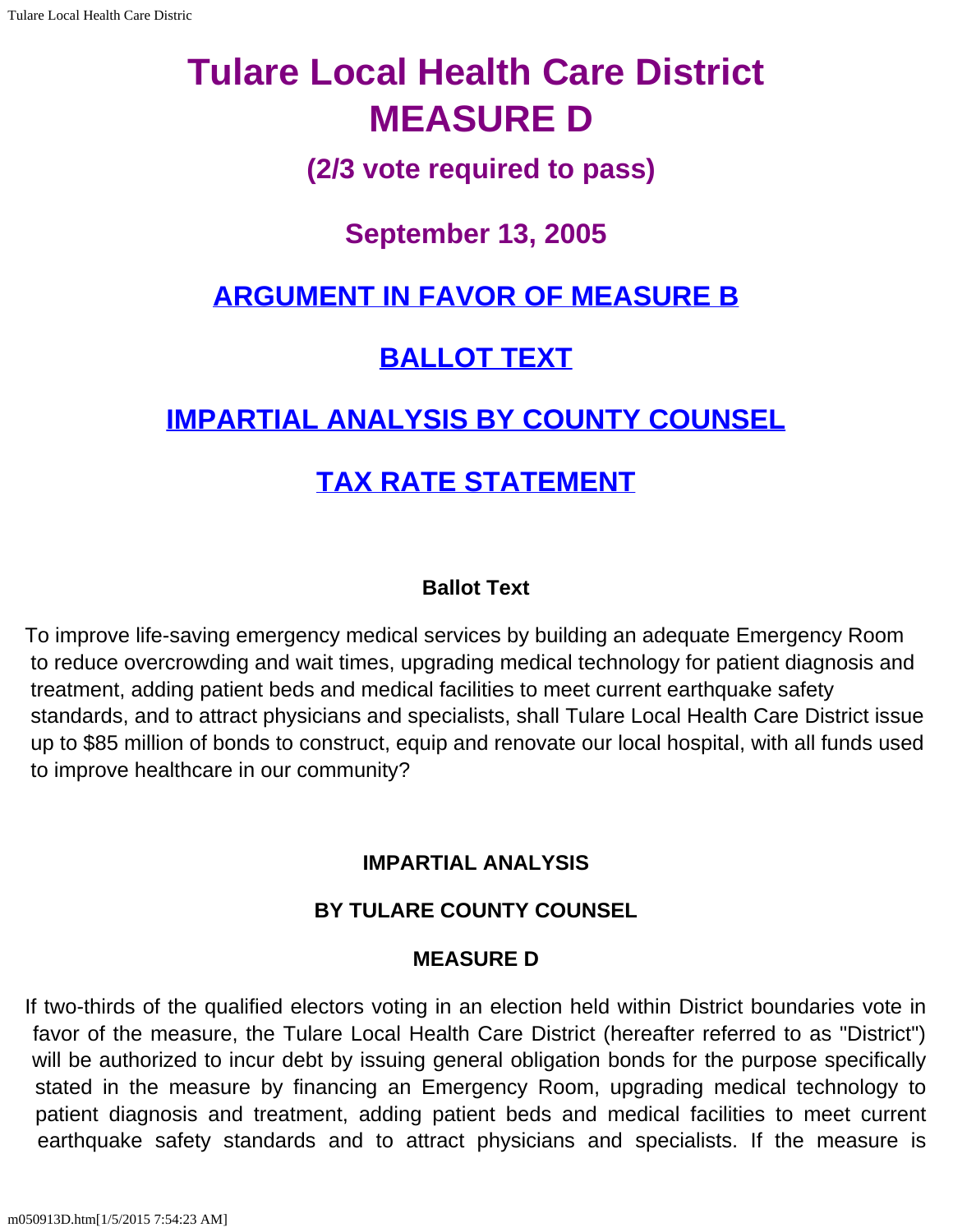approved, the District will be authorized to increase the ad valorem taxes on property located with the District's boundaries, as allowed by law, to pay the bond principal, interest and associated costs.

Although ad valorem taxes on real property ordinarily cannot be levied above 1 percent of the full cash value of the property, the voters of California on June 3, 1986, amended Section 1(b) of Article XIIIA of the California Constitution by adding a provision which authorizes an increase of the ad valorem taxes above 1 percent when used to pay for debt service on any bonded indebtedness for the acquisition or improvement of real property, if approved at an election by two-thirds of the votes cast. The District is expressly authorized by the Local Health Care District Law, California Health and Safety Code section 32300 et seq. to submit this bond measure to the voters within its boundaries. The exact effect on tax rates of the issue of the bonds cannot be determined until after the bonds are sold. The District's Tax Rate Statement included in the materials on this measure published in the Voter Pamphlet provides information regarding the estimated effect on tax rates if this measure is approved.

Under this measure, the maximum principal amount of the proposed bonds is not to exceed eighty-five million dollars (\$85,000,000). The number of years the whole or any part of the bonds will remain outstanding shall not exceed thirty (30) years from the date of the bonds or the date of any series thereof. The maximum rate of interest on the bonds shall not exceed the legal limit (at the current time eight percent(8%) per annum. The times of the sale of the bonds and the amount sold at any given time will be governed by the needs of the District, the bond market and other factors.

This bond measure makes no change to existing law. The electors entitled to vote on this measure are the registered voters within the boundaries of the District. If the measure is not approved by at least two-thirds of the votes cast on the measure, the measure will fail and the bonds will not be issued.

KATHLEEN BALES-LANGE Tulare County Counsel s/ Judy Chapman Deputy County Counsel

#### **TAX RATE STATEMENT MEASURE D**

<span id="page-1-0"></span>An election will be held in the Tulare Local Health Care District (the "District") on September 13, 2005, to authorize the sale of not to exceed \$85,000,000 in bonds of the District to finance hospital facilities as described in the ballot measure. If the bonds are approved, the District expects to sell the bonds in one or more series. Principal and interest on the bonds will be payable from the proceeds of tax levies made upon the taxable property in the District. The following information is provided in compliance with sections 9400-9404 of the California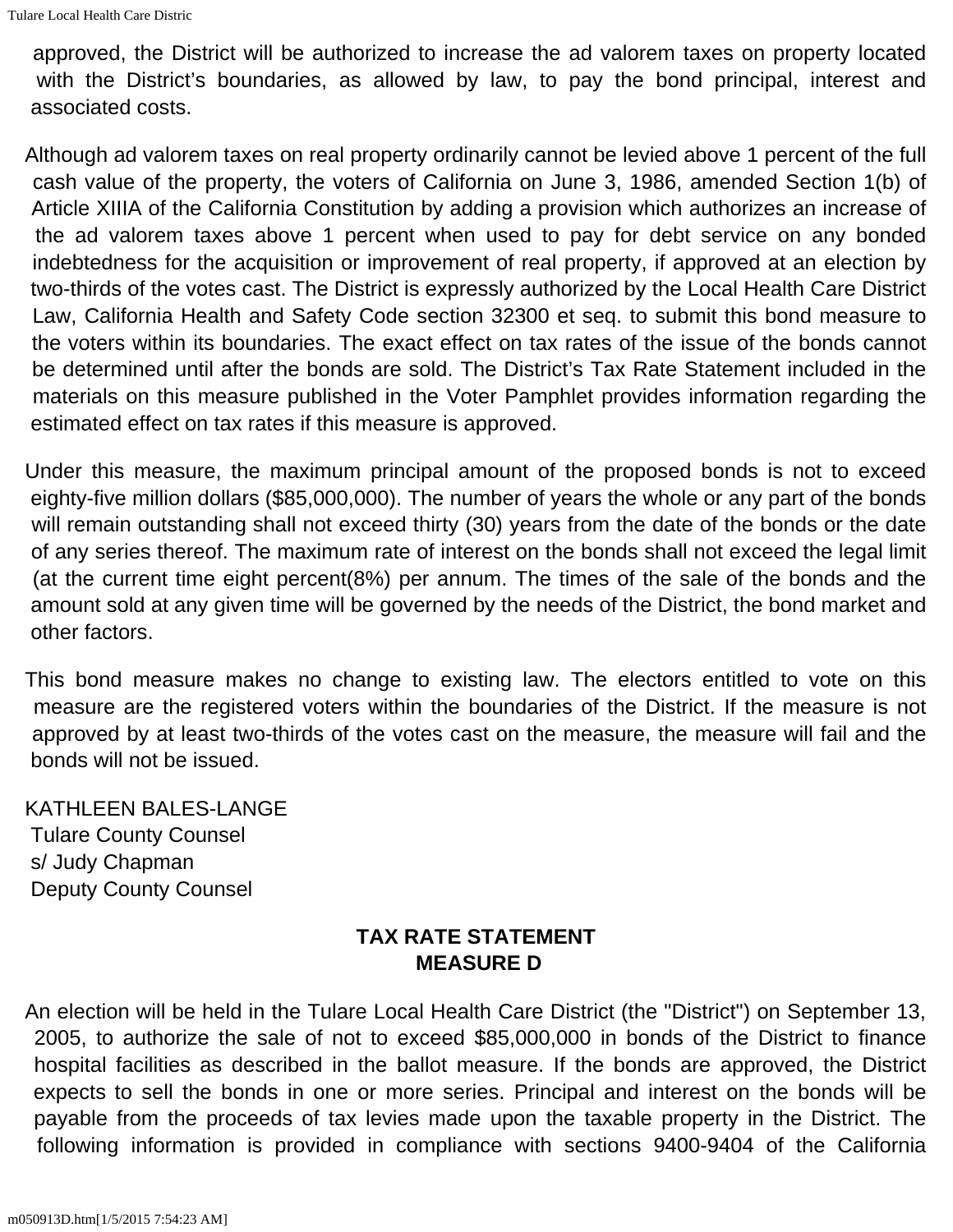Elections Code:

1. The best estimate of the tax rate that would be required to be levied to fund this bond issue during the first fiscal year after the sale of the bonds, based on estimated assessed valuations available at the time of filing this statement, is 3.65 cents per \$100 (36.5 cents per \$1,000) of assessed valuation in fiscal year 2006-2007.

2. The District's best estimate of the average tax rate that would be required to be levied to fund this bond issue over all of the years the bonds are expected to be outstanding is 4.68 cents per \$100 (46.8 cents per \$1,000) of assessed valuation.

3. The best estimate of the highest tax rate that would be required to be levied to fund this bond issue, based on estimated assessed valuations available at the time of filing this statement, is 7.80 cents per \$100 (78.0 cents per \$1,000) of assessed valuation in fiscal year 2009-2010 decreasing each year thereafter.

Voters should note that the estimated tax rates are based on the assessed value of taxable property on the Tulare County official tax rolls, not on the market value of property. Property owners should consult their own property tax bills to determine their property's assessed value and any applicable tax exemptions.

Attention of all voters is directed to the fact that the foregoing information is based on the District's projections and estimates only, which are not binding upon the District. The actual tax rates and the years in which they will apply may vary from those presently estimated, due to variations from these estimates in the timing of the sale of the bonds, the amount of bonds sold and market interest rates at the time of the sale, and actual assessed valuations over the term of repayment of the bonds.

The date of sale and the amount of bonds sold at any given time will be determined by the District based on the need for construction funds and other factors, including the legal limitations approved by a 2/3 vote. The actual interest rates at which the bonds will be sold will depend on the bond market at the time of the bond sale. Actual future assessed valuation will depend on the amount and value of taxable property within the District as determined by the Tulare County Assessor in the annual assessment and the equalization process.

Dated: June 8, 2005 s/ Chairman, Board of Directors Tulare Local Health Care District

#### **ARGUMENT IN FAVOR OF MEASURE D**

<span id="page-2-0"></span>For over half a century, residents of Tulare, Pixley, Tipton, Woodville, Waukena and surrounding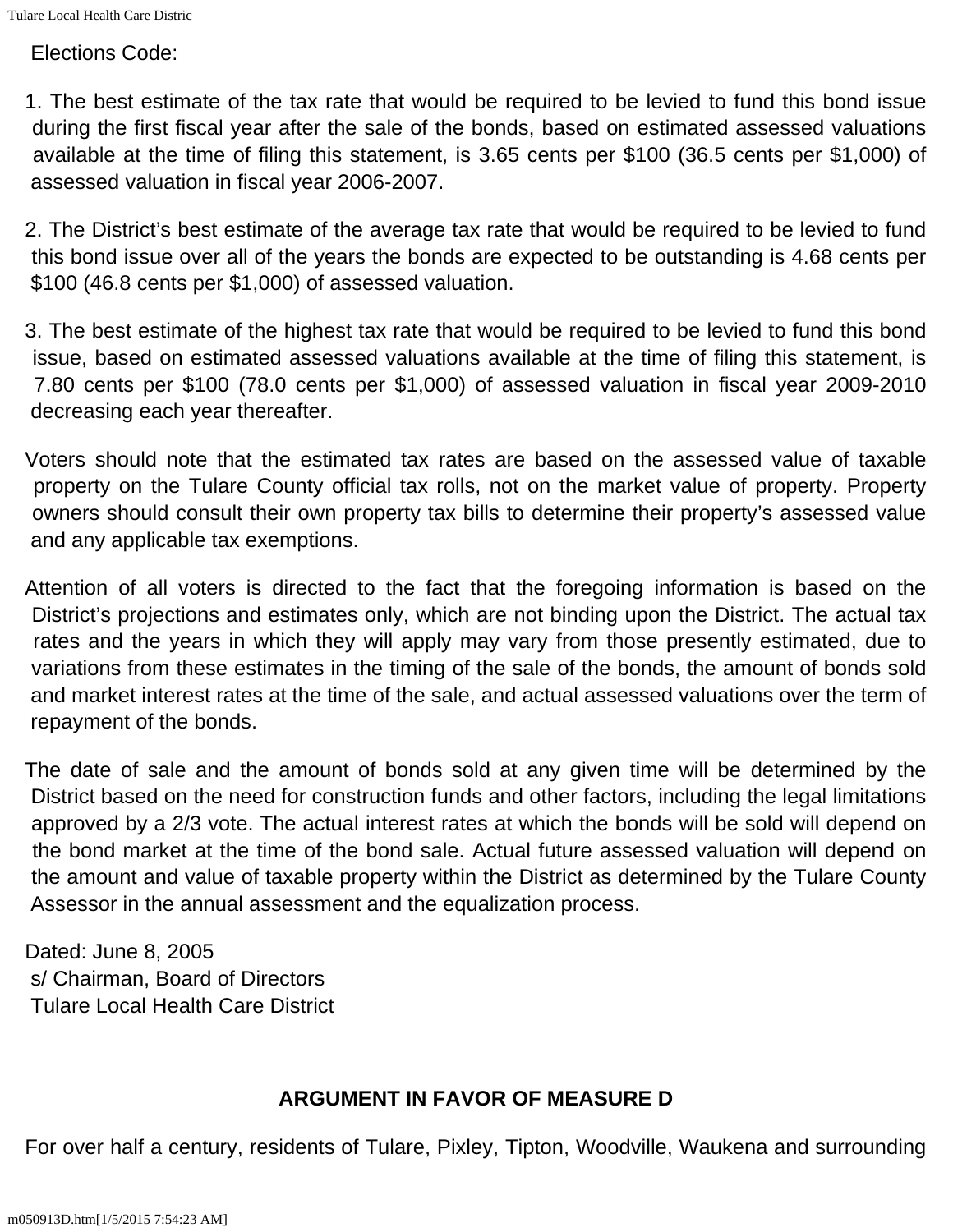county areas have relied on Tulare District Hospital for life-saving emergency care and healthcare, where local victims of heart attacks and automobile accidents, seniors, and families have received quality medical care since 1951.

While other nearby hospitals have closed, Tulare District Hospital has remained open and independent as a community-owned hospital dedicated to providing quality, personalized medical care to local residents.

But our local hospital is facing a challenge. After decades of constant and growing use, its core medical facilities originally constructed in 1951 have become outdated and overcrowded. Without significant improvements, the Hospital will not be able to provide the quality of care our community expects and deserves.

Measure D has been placed on the ballot to improve local emergency and medical care by expanding and upgrading Tulare District Hospital facilities.

Measure D will:

Build an adequate Emergency Room with life-saving technology to reduce overcrowding and ER wait times

Provide the latest medical technology for patient diagnosis, treatment and recovery

Add new patient beds, operating rooms and medical facilities to reduce overcrowding and accommodate advancing technology

Complete facility upgrades for earthquake safety

Upgrade the Hospital to attract the highest qualified doctors and medical staff

All Measure D funds will be used to improve healthcare in our community. Without Measure D, the Hospital will not meet earthquake safety standards and may have to close, forcing local residents to travel 25-30 minutes for emergency care.

No one knows when a life-threatening emergency will strike. Measure D ensures that quality medical care will be available locally when you need it.

Local firefighters, police, doctors, nurses, emergency service providers, seniors, business leaders and farmers urge your support of Measure D.

Please vote YES on Measure D.

s/ Willard Epps, Firefighter s/ Dr. John S. Lin, Physician s/ Peggy Bryant, R.N., Registered Nurse